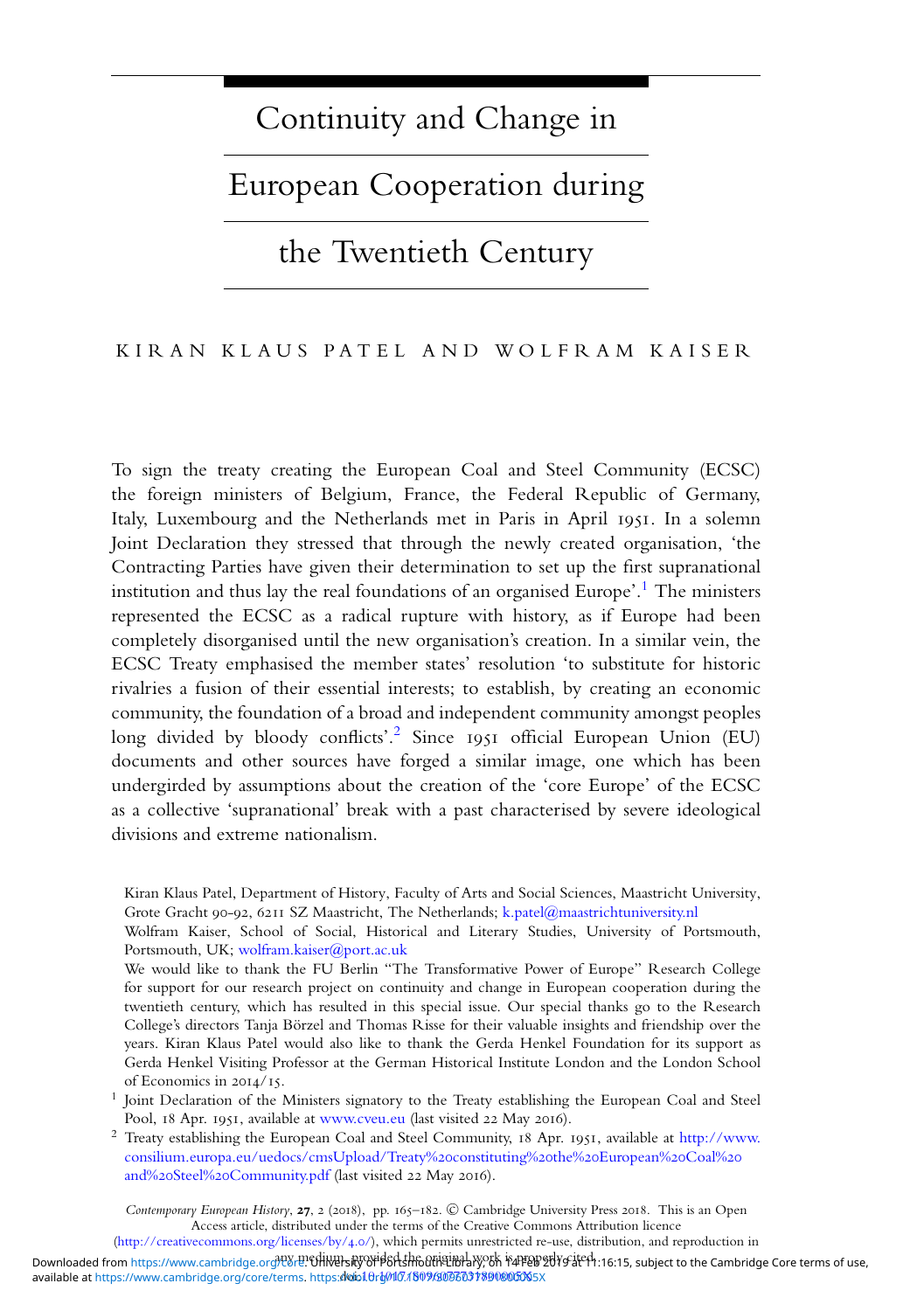This special issue takes a different approach. It challenges the sometimes explicit and more often implicit assumptions that have remained prominent in the broader public and have also impacted the academic literature about 8 May 1945 as a 'zero hour', heralding a new age of European cooperation and integration. Instead, the contributions to this special issue explore a specific form of connections among proposals and practices of 'governing' Europe between the interwar, war and postwar periods during the twentieth century. We do not follow the thread of others who have traced such links at the level of intellectual history, examining how ideas about European unity travelled from the 1920s to the 1940s and 1950s.<sup>3</sup> Instead of lofty ideas we focus on the concrete nuts and bolts of cooperation and integration in Europe as much neglected carriers of continuity.

The various articles in this special issue assess continuities and discontinuities at the levels of governments, experts and international organisations by examining technicalities and concrete practices on which European integration came to be built – the forms of legal reasoning to justify governance beyond the nation state, administrative techniques of cooperation and economic expertise needed to design and execute common policies. We are interested in these seemingly non-politicised and mundane forms of interaction, as well as the biographic continuities of actors in the second or third chain of decision making.

In doing so, all texts start from the assumption that forms of cooperation launched after 1918, or even earlier, carried over into the post-1945 years, and that after the Second World War policy makers and advisors had to look back in order to move forward and that these continuities constitute a crucial factor for explaining the history of post-war international relations. The main empirical focus lies on the period between the First World War and the multiple forms of Western European institutionalisation up until the end of the 1950s. However, our conclusions are also relevant for understanding contemporary Europe, the EU and the mechanics of international cooperation more generally.

In doing so we pay close attention to what the various actors actually meant when they debated or constructed 'Europe'.<sup>4</sup> Geographies and mental maps changed in the light of the dynamics of the interwar years, the Second World War and the effects of the Cold War. Reference to 'Europe' in the *European* Coal and Steel Community, for instance, included an element of bravado, given that only six Western European states initially formed its basis. Hence, it is important to consider the shifting meaning

<sup>&</sup>lt;sup>3</sup> See as examples of the literature on the European idea: Mark Hewitson and Matthew D'Auria, eds., *Europe in Crisis: Intellectuals and the European Idea, 1917–1957* (New York: Berghahn Books, 2012); Menno Spiering and Michael Wintle, eds., *Ideas of Europe since 1914: The Legacy of the First World War* (New York: Palgrave, 2002); Wlodzimierz Borodziej et al., eds., *Option Europa: deutsche, polnische und ungarische Europapläne des 19. und 20. Jahrhunderts* (Göttingen: Vandenhoeck & Ruprecht, 2005); Michael J. Wintle and Menno Spiering, eds., *European Identity and the Second World War* (Houndmills: Palgrave Macmillan, 2011); Elisabeth du Réau, *L'idée d'Europe au XXe siècle: Des mythes aux réalités* (Brussels: Editions Complexe, 1996).

<sup>4</sup> On such an understanding of Europe and Europeanisation, see Ulrike von Hirschhausen and Kiran Klaus Patel, 'Europeanization and History: An Introduction', in Martin Conway and Kiran Klaus Patel, eds., *Europeanization and History: Concepts, Conflicts, Cohesion* (New York: Palgrave, 2010), 1–18.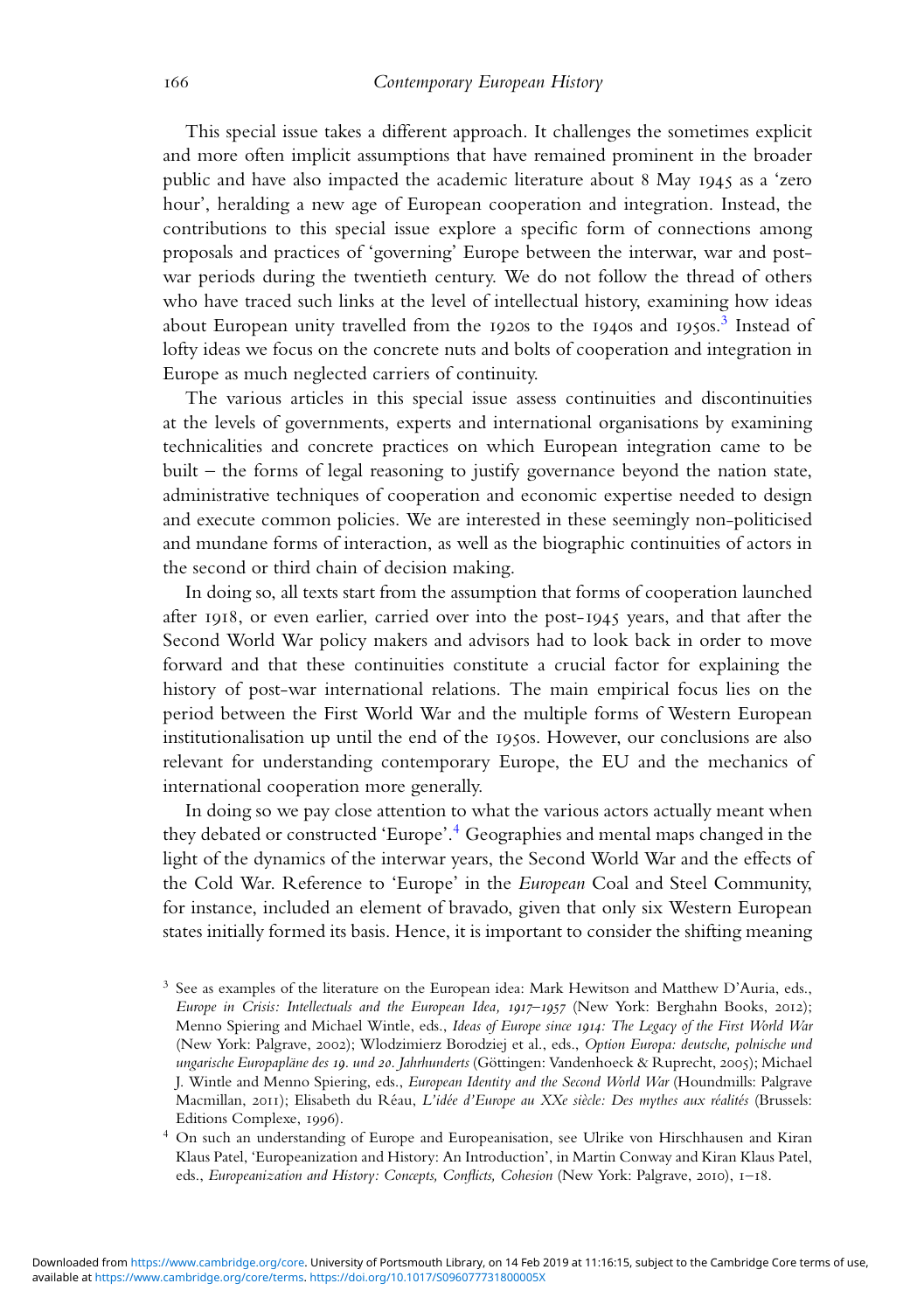of a concept such as Europe, as well as the overlap between various debates. Experts did not just claim that their expertise offered solutions to the various economic and social issues at stake, they also pretended to speak in the name of Europe. They thus tried to detach themselves from established international negotiation processes driven by national interest and the pursuit of power, instead foregrounding the vision of a utopian unity engineered by rational cooperation – sometimes for idealistic reasons, sometimes to hide national or other agendas. Hence, we also need to consider the power of rhetoric and of the notion of 'Europe' as a seemingly unpolitical reference point drawing on an alleged shared past and plans for a better future.

#### **Bridging Gaps: Historiographical Concerns**

This special issue contributes to three major sets of literature and creates new bridges between them. First, it helps to rethink the agenda of Western Europe's international history. Many scholars of European integration have viewed 'core Europe' institutionalisation after 1945 as marking the strong rejection of interwar trends. 'Supranational' integration was meant to break decisively with ideological conflict, extreme nationalism, autarky, terror, war and mass murder. To be sure, the Second World War, the Cold War and decolonisation, which ended Europe's global ascendancy and divided most of the continent into two rival camps, did change Europe's international relations after 1945 in fundamental ways. But while delimiting their intentions and actions from the interwar years was an important strategy of politicians and experts after 1945, research on the contemporary history of Europe has often adopted this perspective too quickly. In fact, as this special issue argues, not all forms and formats of cooperation during the post-war era were as radically new as some like Jean Monnet, the first president of the ECSC High Authority, made them look.

Existing research on the history of European integration has for a long time concentrated on the apparently novel 'supranational' features of the ECSC, the EEC and the present-day EU. The first forays into the field emphasised the innovative character of federalist preferences as the alleged driving force behind the Schuman Plan and 'core Europe' formation in the 1950s. These federalist historians wrote about European integration with a strong focus on the history of ideas and intellectual projects of European unity. And yet, they were not able to demonstrate strong (let alone causal) links between federalist and other plans and actual economic and political developments in post-war Europe.<sup>5</sup> They also tended to ignore the fact

<sup>5</sup> See, for instance, Walter Lipgens and Wilfried Loth, eds., *Documents on the History of European Integration*, 4 vols. (Berlin: de Gruyter, 1985–1991). There is also an older, rich historiography on intellectuals and their contributions to the European idea. Trailblazers include, amongst others, Federico Chabod, *Storia dell'idea di Europa* (Rome: Edizioni dell'Ateneo, 1959); Denis de Rougemont, *The Idea of Europe* (New York: Macmillan, 1966); Denys Hay, *Europe: The Emergence of an Idea* (New York: Harper & Row, 1966); Hendrik Brugmans, *L'idée européenne, 1920–1970* (Bruges: De Tempel, 1970). But, like Lipgens' work, these studies concentrated on the history of ideas, not on any links to politics and policy making.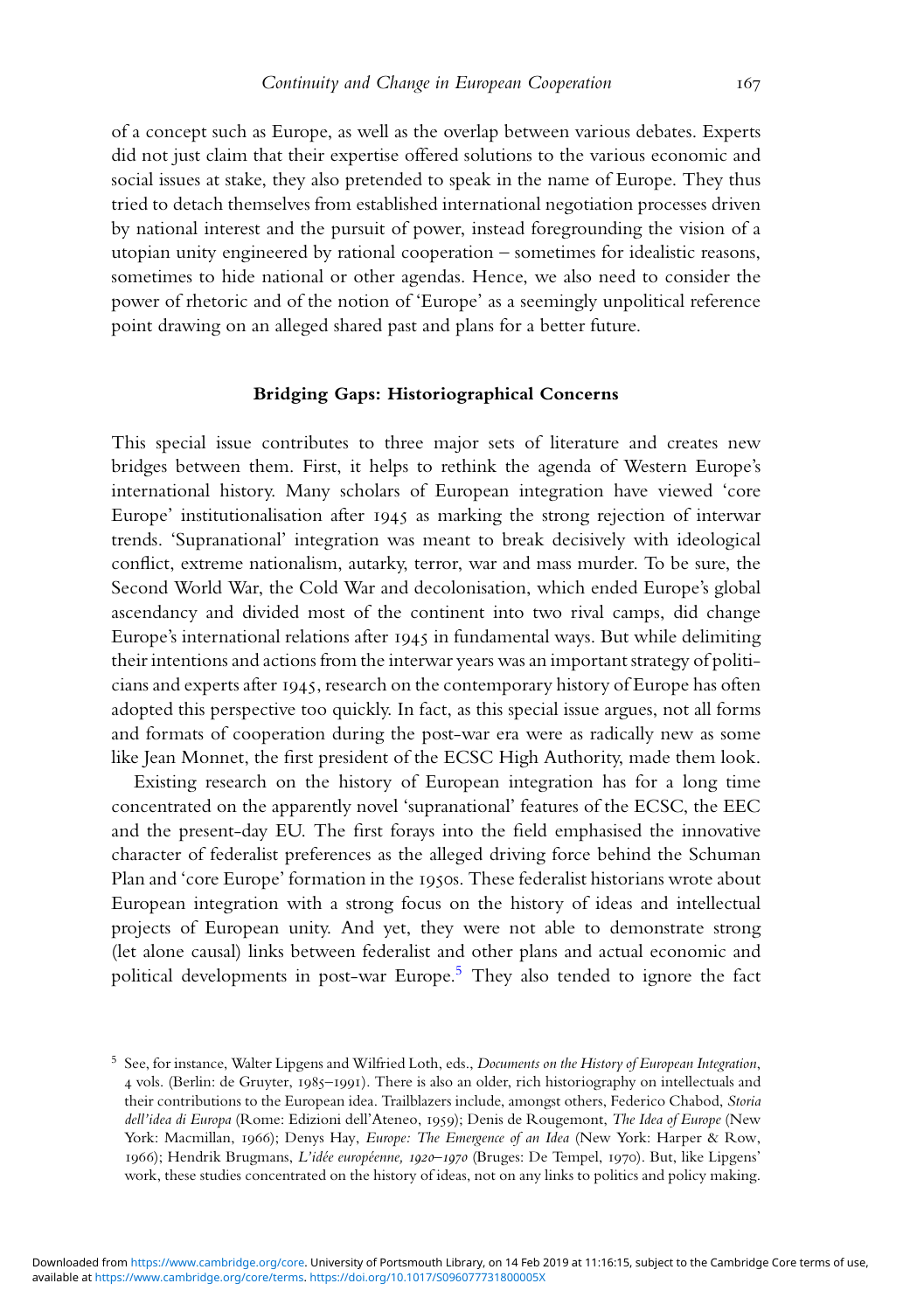that the ECSC was far from fully supranational, and that it was also not the first organisation to display such features, as the latest research has shown.<sup>6</sup>

Since the 1980s revisionist attacks on this history of ideas have questioned its teleological character and emphasised the continued strong role of states and governments in European integration. Neither the economic history approach, as advocated most prominently by Alan S. Milward, $^7$  nor a methodologically more traditional diplomatic history of integration as the outcome of negotiations about foreign policy interests amongst governments fundamentally challenged the view of post-war European integration as a break with the past, however.<sup>8</sup> Despite its growing conceptual and narrative sophistication, 'integration' historiography since the 1990s has reinforced a fixation on the 'core Europe' of the present-day EU. It has also focused almost entirely on developments since 1945, segregating the various periods along the established divides of political history. Practical and methodological reasons have reinforced this tendency: multi-archival research with its linguistic, logistical and narrative challenges has led to a focus on short time spans at the expense of the longue durée.<sup>9</sup> So far only few studies have pushed the boundaries and consistently stressed longer continuities, be it at the level of economic structures or governance mechanisms.<sup>10</sup>

Second, this special issue contributes to a recent trend in International History more broadly, which is in the process of rediscovering the interwar years as a fascinating laboratory of policy debates and experiments and not just a failure to settle the post-war political conflicts. Recent studies have also underscored the broad variety of internationalisms unfolding at the time.<sup>11</sup> As early as 1979 Walter

- <sup>6</sup> See particularly Guido Thiemeyer and Isabel Tölle, 'Supranationalität im 19. Jahrhundert? Die Beispiele der Zentralkommission für die Rheinschifffahrt und des Octroivertrages 1804–1832', *Journal of European Integration History*, 17 (2012), 177–96.
- <sup>7</sup> Alan S. Milward, *The European Rescue of the Nation-State*, 2nd edn (London: Routledge, 2000).
- <sup>8</sup> See Franz Knipping and Josef Becker, eds., *Power in Europe?, Vol. I: Britain, France, Italy and Germany in a Post-War World, 1945–1950* (Berlin: de Gruyter, 1986); Ennio di Nolfo, ed., *Power in Europe?, Vol. II: Great Britain, France, Germany and Italy and the Origins of the EEC, 1952–1957* (Berlin: de Gruyter, 1992).
- <sup>9</sup> N. Piers Ludlow, 'Widening, Deepening and Opening Out: Towards a Fourth Decade of European Integration History', in Wilfried Loth, ed., *Experiencing Europe: 50 Years of European Construction 1957–2007* (Baden-Baden: Nomos Verlag, 2009), 33–44. For an introduction to the historiography of European integration see Wolfram Kaiser and Antonio Varsori, eds., *European Union History: Themes and Debates* (Basingstoke: Palgrave Macmillan, 2010); Kiran Klaus Patel, 'Europäische Integrationsgeschichte auf dem Weg zur doppelten Neuorientierung: Ein Forschungsbericht', *Archiv für Sozialgeschichte*, 50 (2010), 595–642.
- <sup>10</sup> See particularly Wolfram Kaiser and Johan Schot, *Writing the Rules for Europe. Experts, Cartels, and International Organizations* (Basingstoke: Palgrave Macmillan, 2014); Guido Thiemeyer, *Europäische Integration: Motive – Prozesse – Strukturen* (Cologne: Böhlau, 2010); Marco Duranti, *The Conservative Human Rights Revolution: European Identity, Transnational Politics, and the Origins of the European Convention* (Oxford: Oxford University Press, 2017).
- <sup>11</sup> See, as an early summary of this new development, Susan Pedersen, 'Back to the League of Nations', *American Historical Review*, 112, 4 (2007), 1091–117. See also Daniel Gorman, *The Emergence of International Society in the 1920s* (Cambridge: Cambridge University Press, 2012); Glenda Sluga and Patricia Clavin, eds., *Internationalisms: A Twentieth-Century History* (Cambridge: Cambridge University Press, 2016).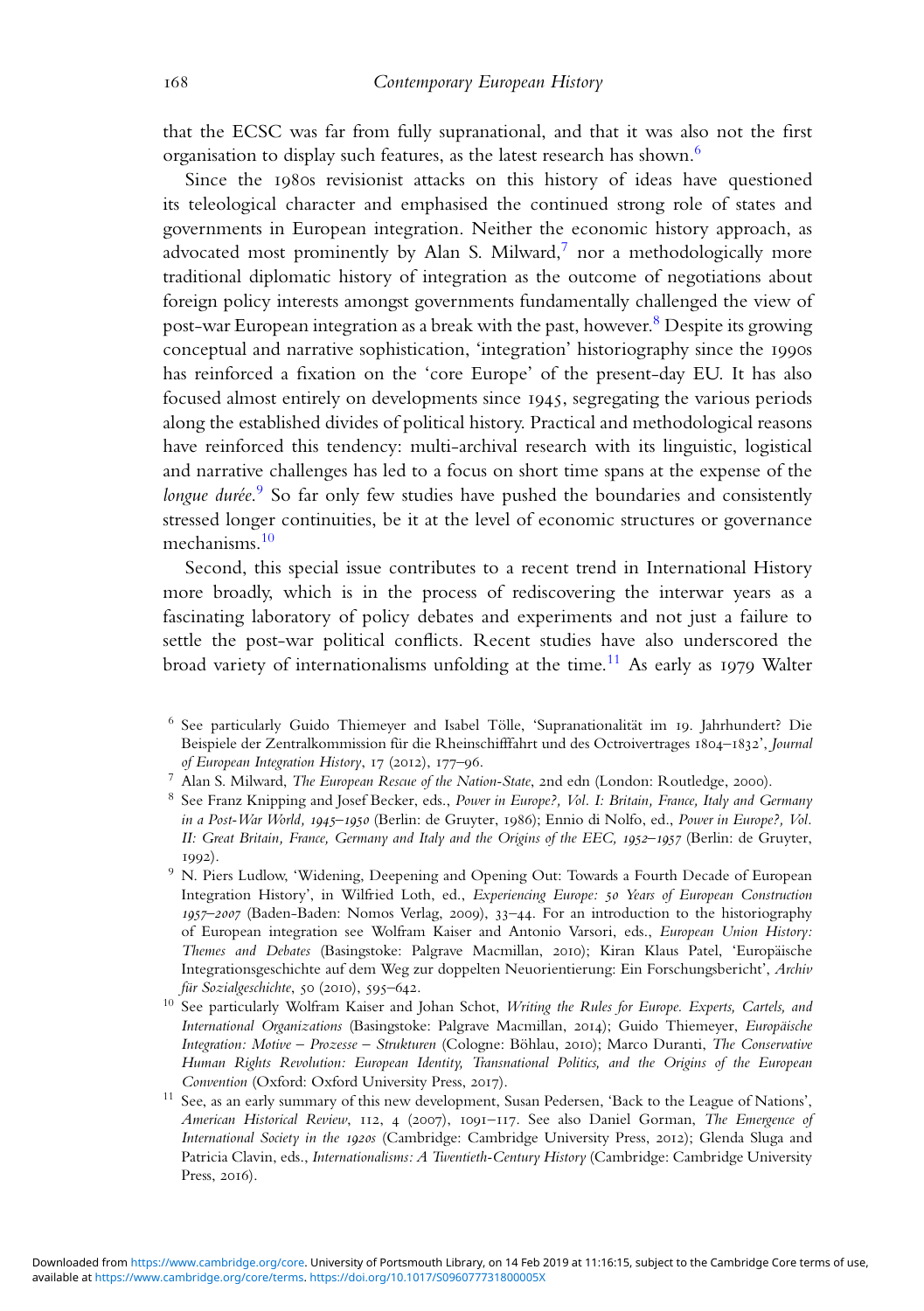McDougall suggested that 'historians interested in the process of European integration in the twentieth century ought to transfer a portion of their attention away from the "ideological" forerunners of the Common Market towards the pragmatic technocrats of all nations who emerged from the experience of war economies after 1918 with the conviction that they had seen the future'.<sup>12</sup> Admittedly, the League of Nations created after the First World War did not prevent the second. The International Labour Organization (ILO) set up as part of the League system had no means to oppose effectively the slashing of workers' rights in Nazi Germany and other dictatorships. But, as research from the last ten to fifteen years has stressed, the 1920s and 1930s also saw important agreements and achievements. Some of these concerned rather mundane – but by no means irrelevant – issues such as health regulation or drug trafficking. Others did not last, or were not implemented in the first place, but demonstrated that there was a real alternative to ideological radicalism and nationalism and the abyss of the Second World War. Moreover, knowledge predating 1939 was carried over into later periods. Some scholars have therefore ventured to expand chronologies, assessing the links to post-war forms of internationalism under the auspices of the United Nations and to other forms of governance beyond the nation state.13 Most of this work, however, focuses on the *global* level of governance. This is quite ironic given that Europe was the most densely networked region of the world prior to 1945 and continued to be so thereafter.<sup>14</sup> This special issue thus brings in the dearly missing regional dimension to the growing literature about the global level.

Third, this special issue helps to link and anchor the International History of Western Europe more firmly in the historiography of European societies. For a long time, not only the historiography of European integration, but also that of countries like Germany and Italy conceived of the end of the Second World War as a kind of 'zero hour' – a break that allowed for a fresh start after years of dictatorship in terms of economic system, political organisation and social relations.15 Research since the 1970s has highlighted important continuities across the Second World War, however. They concern the means of production, the composition of political and bureaucratic

<sup>&</sup>lt;sup>12</sup> Walter A. McDougall, 'Political Economy versus National Sovereignty: French Structures for German Economic Integration after Versailles', *Journal of Modern History*, 51, 1 (1979), 22.

<sup>13</sup> Covering a particular societal and policy challenge, see Wolfram Kaiser and Jan-Henrik Meyer, eds., *International Organizations and Environmental Protection. Conservation and Globalization in the Twentieth Century* (New York: Berghahn, 2017); Glenda Sluga, *Internationalism in the Age of Nationalism* (Philadelphia: University of Pennsylvania Press, 2013); Mark Mazower, *Governing the World: The History of an Idea* (New York: Penguin Press, 2012); Special Issue: 'Internationale Ordnungen und neue Universalismen im 20. Jahrhundert', *Studies in Contemporary History*, 8, 3 (2011); Mark Mazower, *No Enchanted Palace: The End of Empire and the Ideological Origins of the United Nations* (Princeton: Princeton University Press, 2009).

<sup>14</sup> David MacKenzie, *A World Beyond Borders: An Introduction to the History of International Organizations* (Toronto: Toronto University Press, 2010); Akira Iriye, *Global Community: The Role of International Organization in the Making of the Contemporary World* (Berkeley: University of California Press, 2002).

<sup>15</sup> See also the special forum 'Visions of European Integration across the Twentieth Century', *Contemporary European History*, 26, 2 (2017).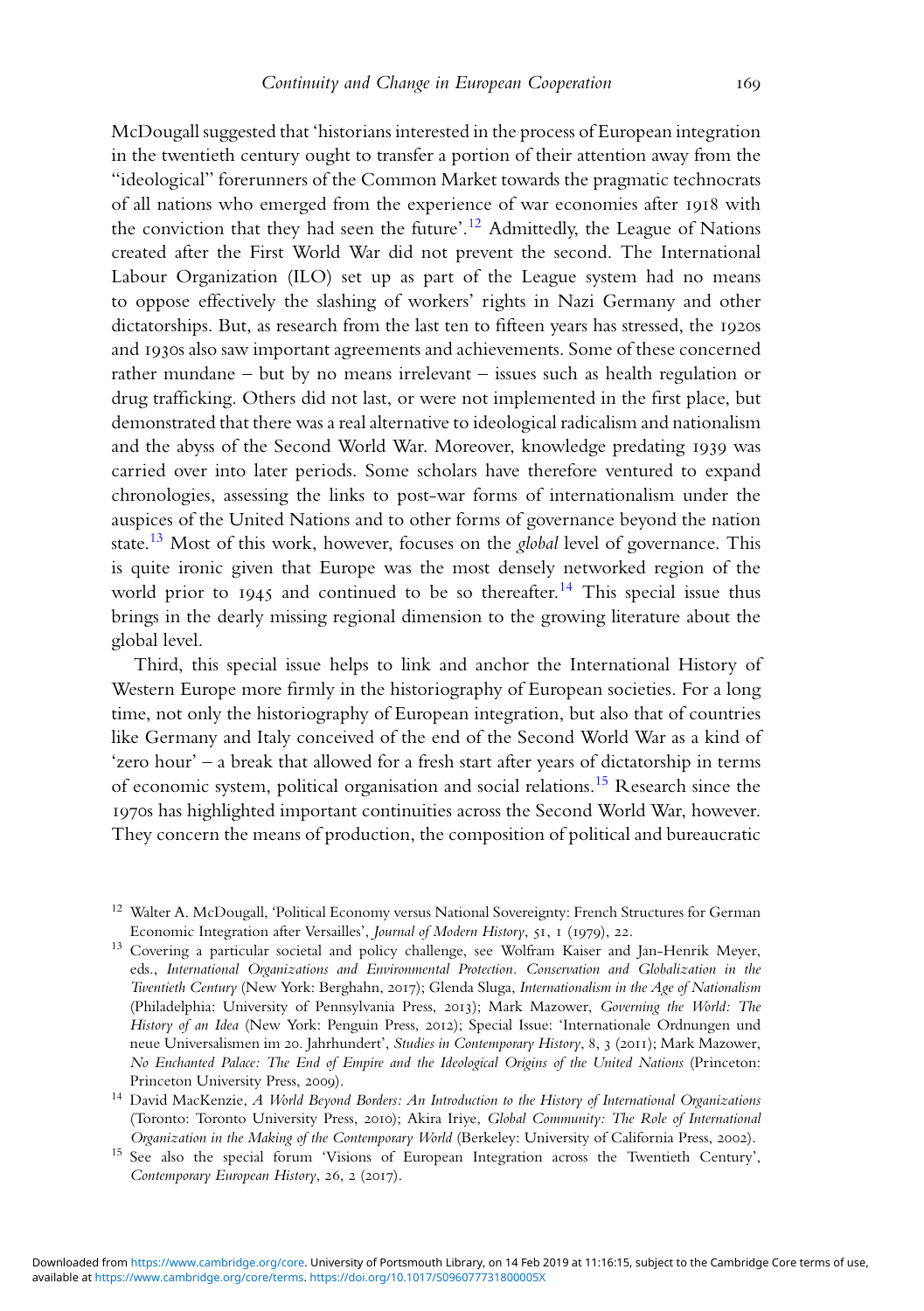elites and other key aspects of politics and policy making in the newly consolidated Western European democracies.<sup>16</sup>

Similar arguments have been made for countries such as France, the Netherlands and Denmark. The older historiography emphasised the rupture created by the German occupation and continuities in the resistance against it. Newer work has complicated the story, however, revealing the various ways in which resistance and collaboration have intersected, thus challenging the idea of 1945 as a clear turning point.<sup>17</sup> These studies on the domestic developments in Western European countries have had limited impact on the international history of Western Europe after 1945, however, which underscored the novel features of post-war European integration exactly at the time when the historiographies on specific countries commenced to stress continuities. The findings of this special issue close the gap between these literatures on the domestic and international realms.

#### **Europe's Nuts and Bolts**

Researching such hitherto 'hidden continuities'<sup>18</sup> necessitates a focus on the nuts and bolts of European cooperation and integration instead of grand designs and visions of unity. So far, however, little research has been done on the technicalities and concrete practices on which European integration came to be built – justifying governance beyond the nation state by creating new forms of legal reasoning along with novel administrative techniques and bureaucratic procedures, while also providing the economic expertise to steer and guide such policies. European integration was not driven by federalist thinkers or by any collective feeling of 'Europeanness' after 1945. It was largely shaped by politicians, officials, experts and lobbyists and their legal, economic and other knowledge, their transnational political and administrative practices and the rules and technical regulations that they agreed and administered. This special issue zooms in on their action and practices.

Our focus on long-term continuities in European cooperation requires our collection of articles to de-centre the present-day EU as the most important or even the only relevant organisation of European cooperation in the post-war period.

<sup>16</sup> See, as an overview of the German debate, Christoph Kleßmann, '1945 – welthistorische Zäsur und "Stunde Null"', *Docupedia-Zeitgeschichte*, available at [http://docupedia.de/zg/](http://docupedia.de/zg/1945#cite_ref-25)1945#cite\_ref-25 (last visited 22 May 2016); as a recent example of this genre, see Ian Buruma, *Year Zero: A History of 1945* (London: Atlantic Books, 2013).

<sup>17</sup> See, as a recent summary, Tony Judt, *Post-War: A History of Europe since 1945* (New York: Penguin, 2005), 13–99; see also Alexander Nützenadel and Wolfgang Schieder, eds., *Zeitgeschichte als Problem: Nationale Traditionen und Perspektiven der Forschung in Europa* (Göttingen: Vandenhoeck & Ruprecht, 2004) and, as an example for one specific country, Philip Nord, *France's New Deal: From the Thirties to the Postwar Era* (Princeton: Princeton University Press, 2012).

<sup>18</sup> A term first used in this context by Thomas J. Misa and Johan Schot, 'Inventing Europe: Technology and the Hidden Integration of Europe', *History and Technology*, 21, 1 (2005), 1–20.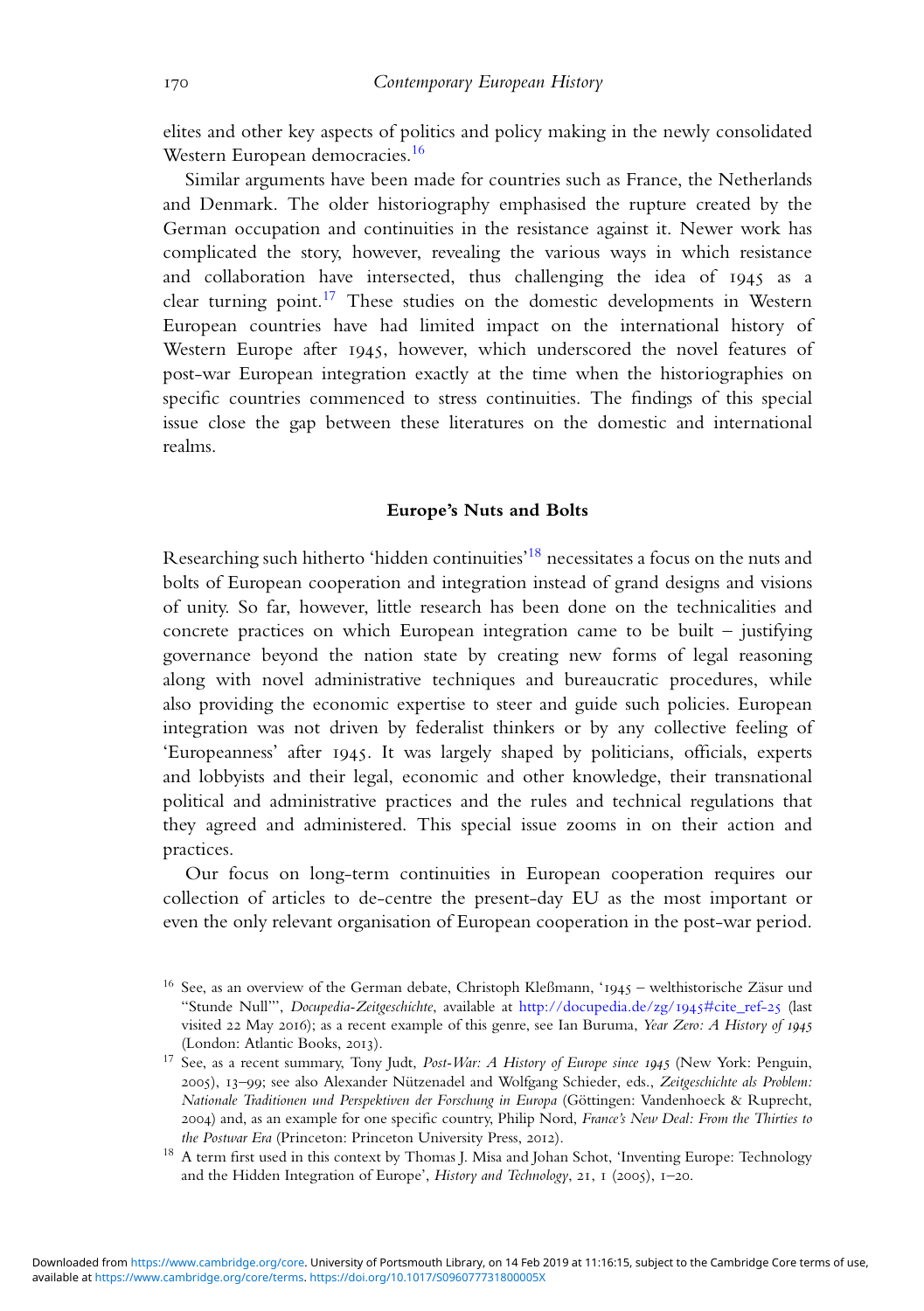Instead, this special issue also considers other international forums and formats. It treats the ECSC, the European Communities (EC) after the 1967 institutional merger between the ECSC, the EEC and Euratom, and the present-day EU as part of a broader alphabet soup of international institutions in twentieth century (Western) Europe. This alphabet soup included the UN system including the United Nations Economic Commission for Europe (UNECE), the Council of Europe and the Organization for Economic Cooperation and Development (OECD), as it was called after its  $1961-2$  reform.<sup>19</sup> It also comprised many specialised socalled technical organisations which have only attracted the attention of historians in recent years. Dealing with issues such as transnational railway connections and electricity, television standards and radio frequencies, such work has revealed layers of international cooperation largely ignored before.<sup>20</sup> Several of these agencies fall into the category of what at the time was called international administrative unions. They collected and published materials and provided references. They also set technical standards that helped shape transnational technological and business infrastructures. The International Telecommunications Union, the International Bureau of Weights and Measures and the International Union for the Publication of Customs Tariffs are examples for this sort of organisation.<sup>21</sup>

Still, this special issue goes an important step further than existing work. It does not treat these organisations in isolation. Instead, it analyses the links between them as well as the question of how findings on lesser-known forums shed new light on the history of the EU and its predecessors. On questions of transport, for instance, the EC entered the stage rather late. Its marginal role can only be explained by factoring in the activities of other bodies that had shaped this sector since the mid-nineteenth century.22 We argue that the EC could only develop into the *primadonna* of (Western) European cooperation from the 1970s onwards because it was embedded in a wider range of networks and organisations.<sup>23</sup>

- <sup>20</sup> See, for example, Alexander Badenoch and Andreas Fickers, eds., *Materializing Europe: Transnational Infrastructures and the Project of Europe* (New York: Palgrave Macmillan, 2010); Vincent Lagendijk, *Electrifying Europe: The Power of Europe in the Construction of Electricity Networks* (Amsterdam: Aksant, 2008).
- <sup>21</sup> Rüdiger Wolfrum, 'International Administrative Unions', in Rüdiger Wolfrum, ed., *Max Planck Encyclopedia of Public International Law* (Oxford: Oxford University Press, 2012), 335–44; Robert Kolb, 'History of International Organizations or Institutions', in ibid., 1–11.
- <sup>22</sup> Kiran Klaus Patel and Johan Schot, 'Twisted Paths to European Integration: Comparing Agriculture and Transport in a Transnational Perspective', *Contemporary European History*, 20, 4 (2011), 383–403; Kaiser and Schot, *Writing the Rules for Europe*, chapters 4–5.
- <sup>23</sup> Kiran Klaus Patel, 'Provincialising European Union: Co-operation and Integration in Europe in a Historical Perspective', *Contemporary European History*, 22, 4 (2013), 649–73; on this issue, see also Kiran Klaus Patel and Wolfram Kaiser, eds., 'Multiple Connections in European Cooperation: International Organizations, Policy Ideas, Practices and Transfers 1967–1992', *Special Issue of the European Review of History* 24, 3 (2017).

<sup>19</sup> On the OECD see Matthieu Leimgruber and Matthias Schmelzer, eds., *The OECD and the International Political Economy since 1948* (Basingstoke: Palgrave, 2017); Matthias Schmelzer, *The Hegemony of Growth. The OECD and the Making of the Modern Growth Paradigm* (Cambridge: Cambridge University Press, 2016).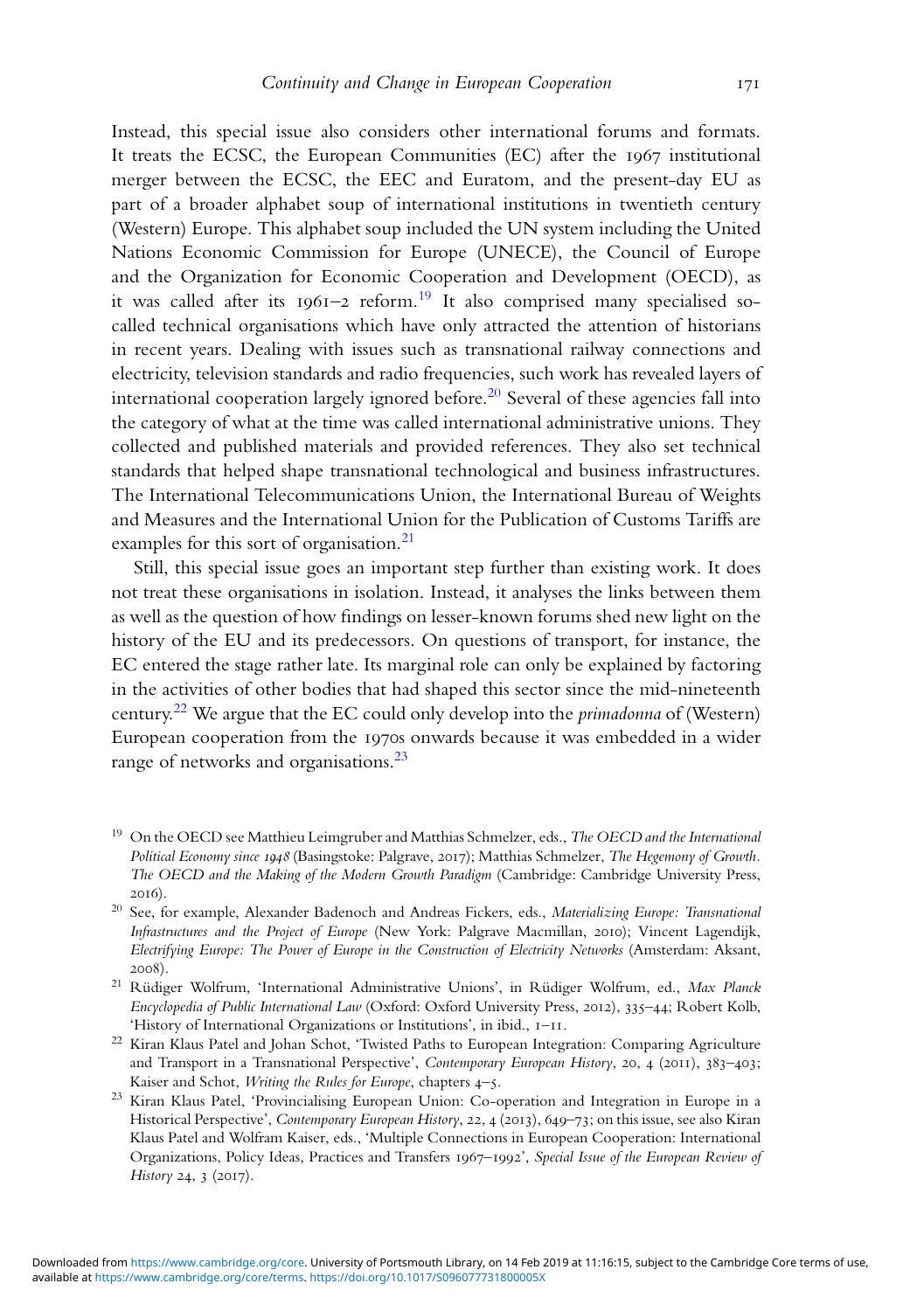#### **Carriers of Continuity**

This special issue investigates three different carriers of continuity. First, international organisations created in the interwar period (or even before) that continued to exist after 1945 formed bridges of continuity. The Bank of International Settlements (BIS) is a good example. Established in 1930 to ease Germany's reparations from the First World War, the BIS soon outgrew this role to become an international organisation and financial institution, primarily in the service of central banks. During the war it helped international organisations such as the Red Cross, but it also assisted Nazi Germany. Directly after 1945 it helped solve the monetary deadlock in Western Europe.<sup>24</sup> Many even less known technical organisations served similar purposes, such as the International Telecommunications Union, which was established as early as 1865 and has existed under its present name since 1932. Such institutional continuities only appear straightforward at first glance. As the example of the BIS reveals, institutions changed their forms, philosophies and fields of action, and their relevance and geography often also varied over time. Institutional continuities therefore matter, but they always deserve closer scrutiny.

Individuals and informal transnational networks constituted a second trajectory of continuity. Beyond a few experts in both Dutch history and banking history, Johan Willem Beyen is only known to the broader public as one of the 'founding fathers' of post-war European integration. As foreign minister, he played an important role in the creation of the EEC. During the interwar years, however, Beyen worked for the BIS, for some years as its vice president and from 1937 onwards as its president. In 1944 he contributed to the Bretton Woods conference, laying the foundations for the creation of the World Bank and the International Monetary Fund as instruments of Western economic and monetary governance.<sup>25</sup> Jean Monnet is another example. He worked for the Allied Maritime Transport Council during the First World War and the League of Nations from 1919 to 1923. Monnet helped coordinate Allied armaments production and procurement during the Second World War before influencing 'core Europe' integration from the late 1940s onwards. $^{26}$ 

Many of these actors provided the technical and bureaucratic scaffolding of European cooperation. They aimed to replace diplomatic interstate bargaining with debate and decision making by experts which would depoliticise issues with high potential for conflict, and they hoped to tame states through the rule of law and multilateral procedures. The articles in this special issue predominantly focus on

<sup>24</sup> Gianni Toniolo, *Central Bank Cooperation at the Bank of International Settlements, 1930–1973* (Cambridge: Cambridge University Press, 2005); Kazuhiko Yago, *The Financial History of the Bank for International Settlements* (London: Routledge, 2012).

<sup>25</sup> Wim H. Weenink, *Bankier van de wereld, bouwer van Europa: Johan Willem Beyen 1897–1976* (Amsterdam: Prometheus, 2005).

<sup>26</sup> See, for example, Frederic J. Fransen, *The Supranational Politics of Jean Monnet: Ideas and Origins of the European Community* (Westport: Greenwood Press, 2001); François Duchêne, *Jean Monnet: The First Statesman of Interdependence* (New York: Norton, 1994); see also Klaus Schwabe, *Jean Monnet. Frankreich, die Deutschen und die Einigung Europas* (Baden-Baden: Nomos, 2016).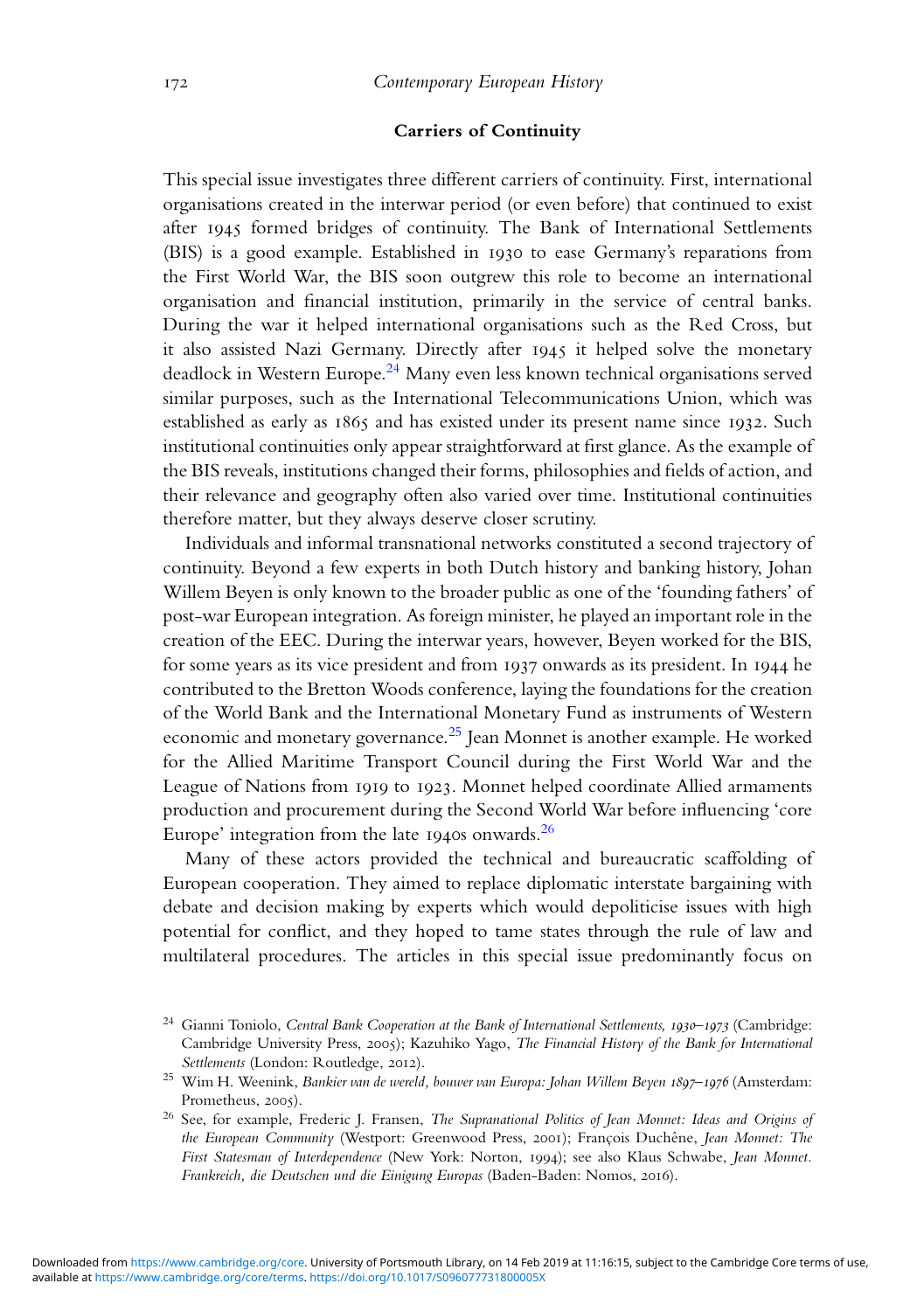these often less known actors – not leading politicians like Konrad Adenauer and Alicide Di Gasperi or thinkers such as Richard Count Coudenhove-Kalergi, who are sometimes seen as bridge builders between the interwar and the post-war era.<sup>27</sup>

Beyond specific individuals, experts cooperating in the technical sub-organisations of the League of Nations often created networks of knowledge and contacts that they then carried into the post-war world. $^{28}$  But there were also other networks of actors that established meaningful chronological bridges. Christian democratic politicians, for example, intensified their cooperation during the interwar years, and some of these contacts then provided the bedrock for efforts of institutionalised forms of cooperation after 1945.<sup>29</sup>

Third, learning processes from one period to another also created a form of linkage. Mark Mazower has contended that 'most participants in planning for the post-war world were prompted by the desire to avoid whatever it was that they had thought had gone wrong last time'.<sup>30</sup> In this special issue we argue that learning processes took three different forms: direct learning, for example in the form of skills and insights acquired during an earlier period; learning from 'mistakes' in the past, for instance through delimitation from tried policy solutions seen in retrospect as having been guided by inappropriate motives and objectives or as having been ineffective; and unexplored alternatives – forms of continuities that had materialised in expert reports, academic writing, private letters, etc. of an earlier period but that had not been acted upon and hence hibernated until being activated in later years.

Thus, League of Nations reports – with their statistical information and some of their policy recommendations – served as blueprints for policy debates after 1945. Economic and other forms of nationalism, along with a lack of international cooperation, became the cautionary tale from which actors were keen to learn and from which they sought to delimit their action. The failure of the 1933 World Economic Conference, for example, was often invoked during later periods to highlight the flaws of this form of economic diplomacy.<sup>31</sup> The League of Nations' 1939 Bruce Report, finally, did not have a significant impact on the organisation when it was produced – not least due to the outbreak of the Second World War in the same year. Its recommendations did, however, play an important role in the medium term and fed into the creation of the United Nations.

The variety of such temporal links across the Second World War is rooted in biographical experiences, networks of actors and institutional rules and practices. These connections also refer to specific forms of knowledge, which were often

- <sup>29</sup> Wolfram Kaiser, *Christian Democracy and the Origins of European Union* (Cambridge: Cambridge University Press, 2007).
- <sup>30</sup> Mark Mazower, 'Reconstruction: The Historiographical Issues', *Past & Present*, 210, 6 (2011), 25.
- <sup>31</sup> See Patricia Clavin, *The Failure of Economic Diplomacy: Britain, Germany, France and the United States, 1931–36* (Houndmills: Macmillan, 1996), 3; Barry Eichengreen, *Golden Fetters: The Gold Standard and the Great Depression, 1919–1939* (Princeton: Princeton University Press, 1992), 395–9.

<sup>27</sup> See, as one of the most recent examples, Wilfried Loth, *Building Europe: A History of European Unification* (Berlin: De Gruyter, 2015).

<sup>&</sup>lt;sup>28</sup> Patricia Clavin, *Securing the World Economy: The Reinvention of the League of Nations, 1920–1946* (Oxford: Oxford University Press, 2013).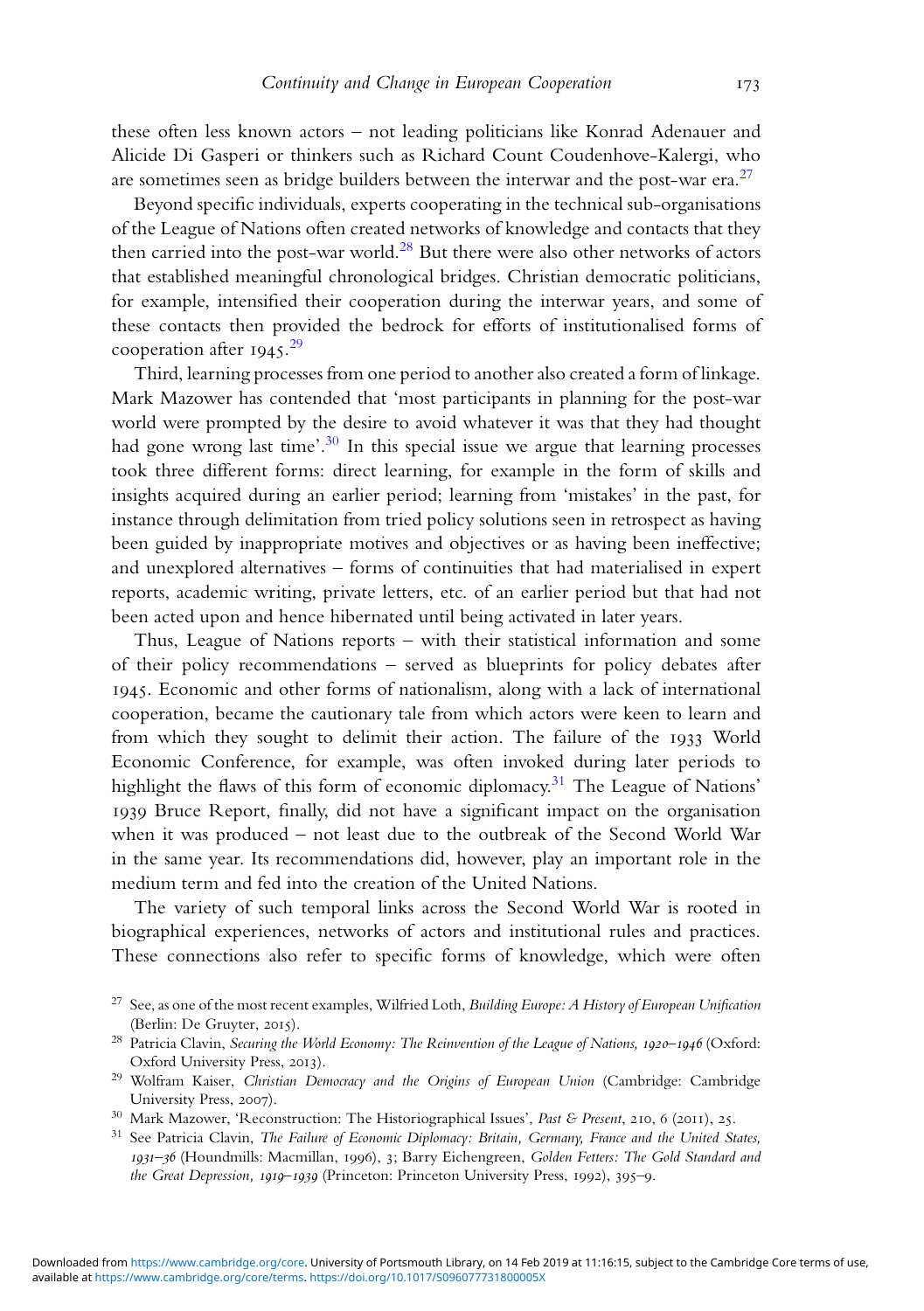based on transnational notions of professionalism and expertise developed since the nineteenth century. When analysing such continuities at the level of knowledge, it is productive to distinguish between 'celebrated' and 'covered up' continuities. In some cases, actors and organisations invoked connections to legitimise their ends. In other cases continuities existed that actors were loath to discuss in public. This holds particularly true for continuities from wartime cooperation into the post-war era. After all, the very idea of reconstructing and 'rescuing' European nation states after 1945 hinged on the notion of trimming their links to a tainted past. In sum, learning processes took many different forms, but they impacted substantially on post-war efforts of European cooperation and integration.

A fine-grained analysis of these temporal links as in this special issue has important methodological implications. Besides the need to scrutinise the motivations and actions of individuals and institutions, it underscores the role of a history of knowledge. It is necessary to assess processes of creating, stabilising, transferring, appropriating and implementing knowledge. This in turn requires that researchers are aware of the ephemeral and fragile forms of political, economic and legal knowledge. They also need to pay attention to professional bodies and formal and informal networks amongst experts, business representatives and others, as well as their role in the production of knowledge and in international organisation. Such work needs to be informed by the insights of cultural history and historical sociology interested in questions of narrative description and representation of knowledge. Moreover, our approach sees decision making moments – so central to diplomatic history of the realistic brand – as only one dimension of a wider and more complex policy making cycle. In this context, setting agendas and reviewing policy can be as important as political deals such as 'grand bargains' in the form of treaties or treaty revisions.<sup>32</sup>

In studying these different carriers of continuity, and European cooperation in the twentieth century more generally, we embrace transnational history in the full sense. International Relations scholars in particular tend to reduce transnationality to the involvement of non-state actors in international politics.<sup>33</sup> We take a more comprehensive approach and define transnational history as a perspective, interested in the analysis of phenomena that transcend nations and nation states and that span territorial borders and boundaries. It premises that transfers are always selective and that they never lead to direct copying from one intellectual or institutional context to the other  $34$ 

<sup>&</sup>lt;sup>32</sup> On policy cycles, see, for example, Esther Versluis, Mendeltje van Keulen and Paul Stephenson, *Analyzing the European Union Policy Process* (Basingstoke: Palgrave Macmillan, 2011).

<sup>33</sup> See, for instance, Thomas Risse(-Kappen), ed., *Bringing Transnational Relations Back In: Non-state Actors, Domestic Structures and International Institutions* (Cambridge: Cambridge University Press, 1995).

<sup>34</sup> See, for instance, Akira Iriye and Pierre-Yves Saunier, eds., *The Palgrave Dictionary of Transnational History* (Basingstoke: Palgrave Macmillan, 2009); Patricia Clavin, 'Time, Manner, Space: Writing Modern European History in Global, Transnational and International Contexts', *European History Quarterly*, 40, 4 (2010), 624–40; Kiran Klaus Patel, 'Überlegungen zu einer transnationalen Geschichte', *Zeitschrift für Geschichtswissenschaft*, 52, 7 (2004), 626–45.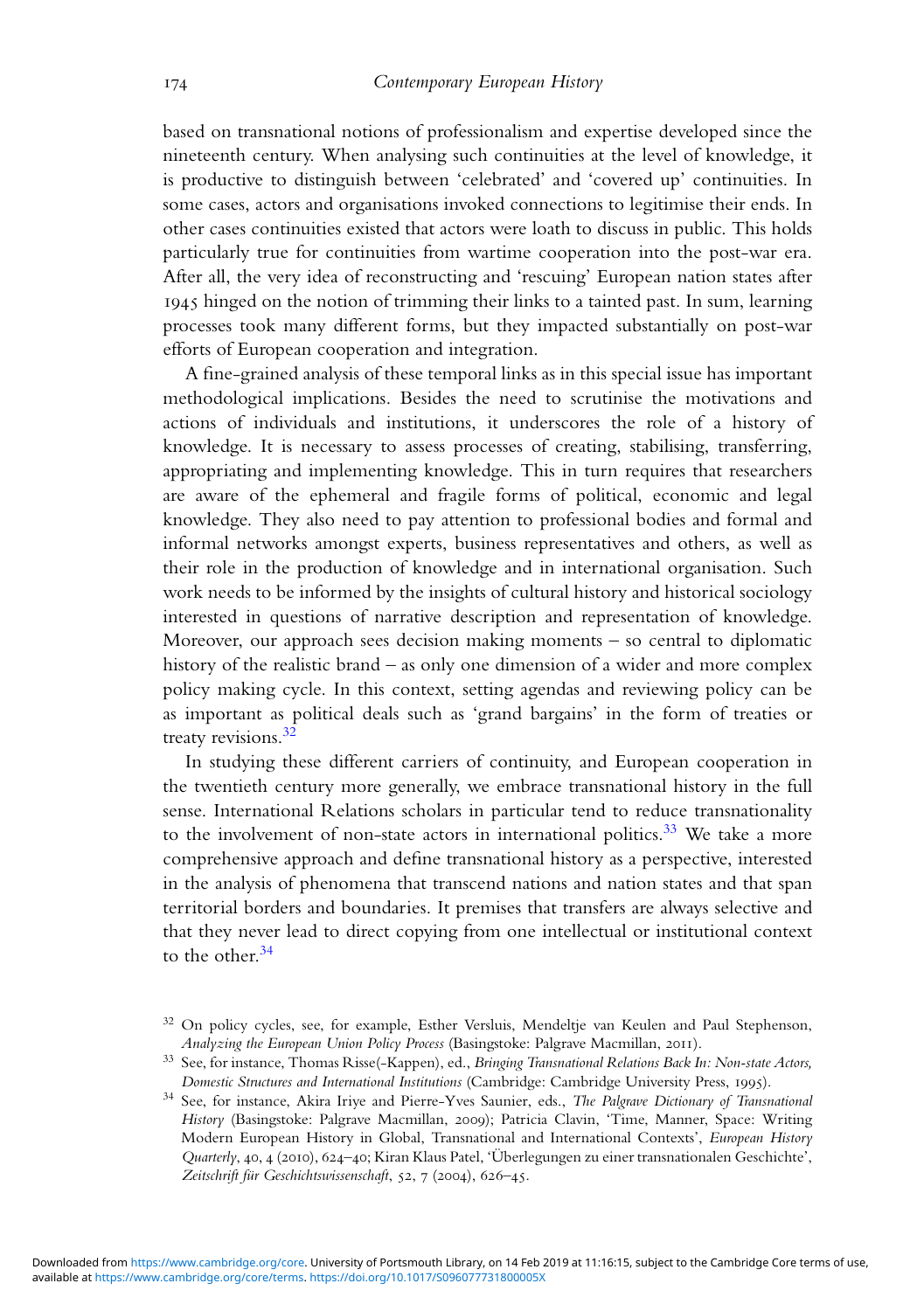This is particularly important when considering the 'darker' continuities at stake. Some forms of cooperation during the Nazi German occupation of large parts of Europe continued after 1945. In this sense, the standard story of liberal democrats cooperating in their efforts to build Europe has to be complicated and complemented with the influence of anti-liberal Europeanisation efforts and their legacy.<sup>35</sup> This, however, does not imply that all roots of cooperation were tainted and that European integration is but an extension of Hitler's aspirations to dominate Europe.<sup>36</sup> We require detailed and nuanced analyses, not the search for schematic similarities without taking into consideration changing motives and intentions behind European cooperation and integration. In general, European cooperation after 1945 has many parents, ranging from governments in exile $37$  to collaborating elites and many other carriers of continuity, even if many of them were not acknowledged at the time.

Some of these parents were not even of European pedigree, or added global dimensions in other ways. In that sense Europe cannot be seen in isolation. During the nineteenth century and continuing into the interwar years, colonialism made 'Europe' a global affair, and it remained so for some time after 1945. Richard Coudenhove-Kalergi's 1923 *Pan-Europe* plan, for instance, treated continental Europe's colonies as a natural part of the entity that he proposed to create.<sup>38</sup> Similarly, some plans of the late 1940s and 1950s dreamed of a 'Eurafrique' – a combination of the resources of European countries with those of their colonies to create a third world power.<sup>39</sup> Even plans focusing on cooperation within Europe often had important global implications. Coudenhove's role model for how to integrate Europe was Pan-Americanism. More recently, the present-day EU has served as an inspiration for other regional integration organisations around the world.<sup>40</sup> Beyond adding a regional dimension to the debate about continuity in international government and governance, therefore, the articles in this special issue draw attention to strong links and interferences between global and European dynamics.<sup>41</sup>

- <sup>36</sup> See particularly the introduction to Thomas Sandkühler, ed., *Europäische Integration: Deutsche Hegemonialpolitik gegenüber Westeuropa, 1920–1960* (Göttingen: Wallstein, 2002); and, for instance, John Laughland, *The Tainted Source: The Undemocratic Origins of the European Idea* (London: Little Brown, 1997).
- <sup>37</sup> See, for example, Martin Conway and José Gotovitch, eds., *Europe in Exile: European Exile Communities in Britain 1940–45* (New York: Berghahn Books, 2001).
- <sup>38</sup> Richard Nicolaus Coudenhove-Kalergi, *Pan-Europa* (Vienna: Pan-Europa-Verlag, 1923).
- <sup>39</sup> See, for example, Peo Hansen and Stefan Jonsson, *Eurafrica: The Untold History of European Integration and Colonialism* (London: Bloomsbury, 2014); Marie-Thérèse Bitsch and Gérard Bossuat, eds., *L'Europe unie et l'Afrique: De l'idée d'Eurafrique à la Convention de Lomé I* (Brussels: Bruylant, 2005); Thomas Moser, *Europäische Integration, Dekolonisation, Eurafrika. Eine historische Analyse über die Entstehungsbedingungen der eurafrikanischen Gemeinschaft von der Weltwirtschaftskrise bis zum Jaunde-Vertrag, 1929–1963* (Baden-Baden: Nomos, 2000).
- <sup>40</sup> Tanja Börzel and Thomas Risse, eds., *The Oxford Handbook of Comparative Regionalism* (Oxford: Oxford University Press, 2016).
- <sup>41</sup> 'Régionalisme européen et gouvernance mondiale au XXe siècle. Premières approches', *Cahiers Irice*, 9, 1 (2012), available at [http://www.cairn.info/revue-les-cahiers-irice-](http://www.cairn.info/revue-les-cahiers-irice-2012-1.htm)2012-1.htm (last visited 22 May 2016).

<sup>35</sup> Dieter Gosewinkel, ed., *Anti-Liberal Europe: A Neglected Story of Europeanization* (New York: Berghahn Books, 2015); Hirschhausen and Patel, 'Europeanization and History'.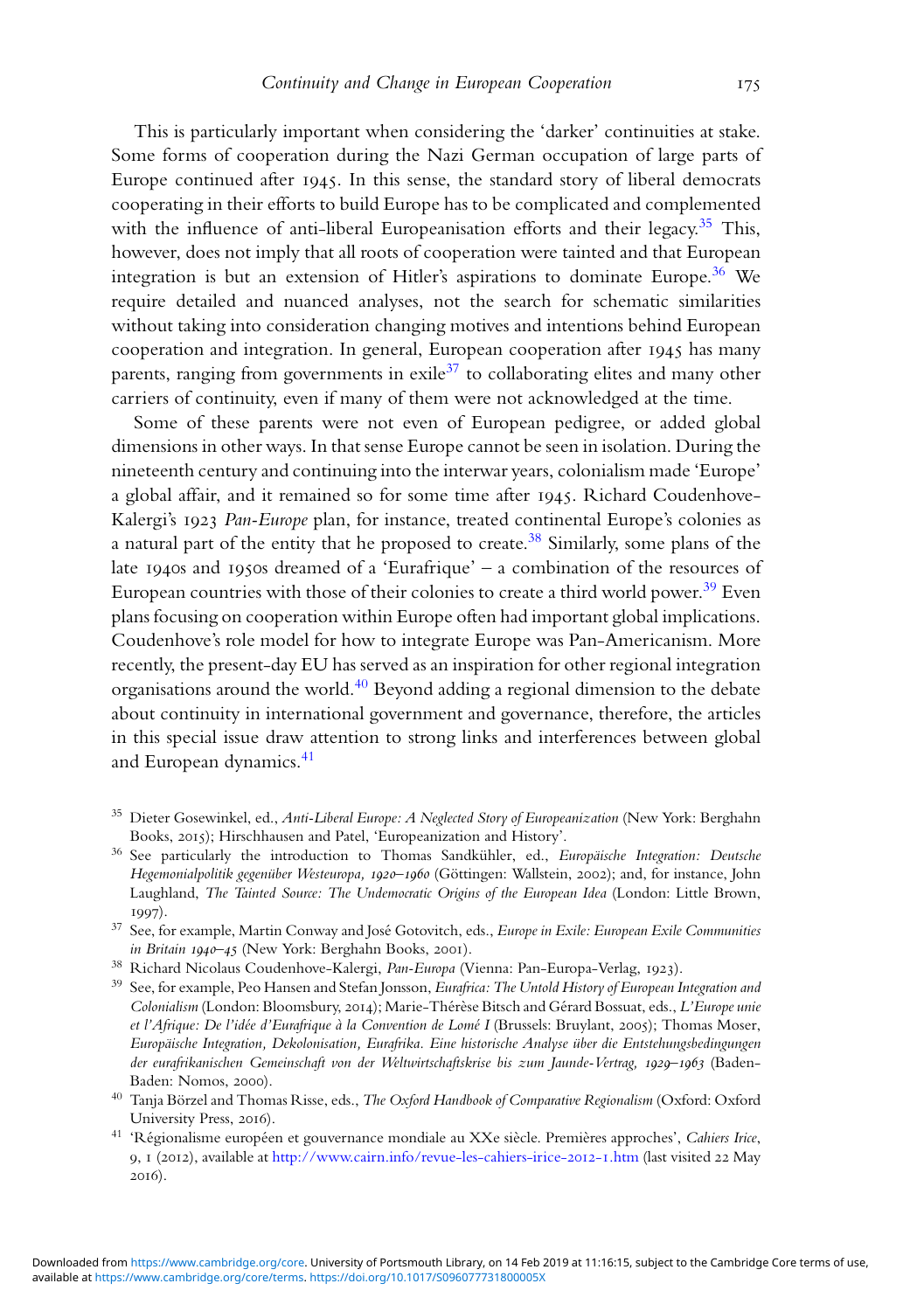One non-European country deserves particular attention in this context: the United States of America. The United States did not only provide Western Europe with a security and nuclear umbrella in the post-war era as a necessary precondition for regional integration. In many ways the United States also facilitated and vitalised European cooperation efforts. Recent research has shown, for example, how much interwar internationalism hinged on the financial and intellectual support of American philanthropic organisations such as the Rockefeller Foundation or the Carnegie Endowment for International Peace.<sup>42</sup> During the Second World War the United States turned into a safe harbour for parts of the League of Nations. Given the insecurity of Geneva they relocated to Princeton, NJ, while the International Labour Organization opted for Montreal in Canada.<sup>43</sup> Besides the relocation of entire organisations with some of their personnel, paper trail and knowledge, several actors, who are central to our question about continuity and change in European organisation, also had strong American links. Monnet for instance spent much time in North America in the 1920s and 1930s, working in the business sector. During the Second World War he coordinated British arms procurement in the United States, played a key role in planning Allied armaments production and also advised President Franklin D. Roosevelt.<sup>44</sup> Some carriers of continuity for European cooperation were thus surprisingly global.

#### **Futures Past and Future Pasts**

Even if questions of continuity lie at the heart of much historical research, such work raises fundamental ontological and epistemological issues that few projects address explicitly. In the mid-nineteenth century, pioneers of modern professional history such as Johann Gustav Droysen first reflected about the concept of historical continuity. Droysen delimited the continuity of history, seen as a continuous advance, from the continuity of nature, characterised by repetition. This idealistic notion was not based on the simplistic idea of progress with a clearly defined end; instead, it referred to an elevating process in which the new built on existing features.<sup>45</sup> Scholars such as Hans-Georg Gadamer, Hans-Michael Baumgartner and Aleida Assmann have challenged such idealistic notions of continuity. From a Foucauldian point of view

<sup>42</sup> See, for example, Inderjeet Parmar, *Foundations of the American Century: The Ford, Carnegie, and Rockefeller Foundations in the Rise of American Power* (New York: Columbia University Press, 2012); Paul Weindling, 'Philanthropy and World Health: The Rockefeller Foundation and the League of Nations Health Organisation', *Minerva*, 35, 3 (1997), 269–81; Ludovic Tournès, 'La fondation Rockefeller et la naissance de l'universalisme philanthropique américain', *Critique Internationale*, 35 (2007), 173–97 and, more generally, Kiran Klaus Patel, *The New Deal: A Global History* (Princeton: Princeton University Press, 2016), e.g. 14–5, 135–7, 287–92.

<sup>43</sup> Clavin, *Securing the World Economy*, 267–340.

<sup>44</sup> Duchêne, *Jean Monnet,* 64–97*.*

<sup>45</sup> Johann Gustav Droysen, *Historik*, vol. 1 (Stuttgart: frommann-holzboog, 1977); vol. 2 (Stuttgart: frommann-holzboog, 1977), 376–88.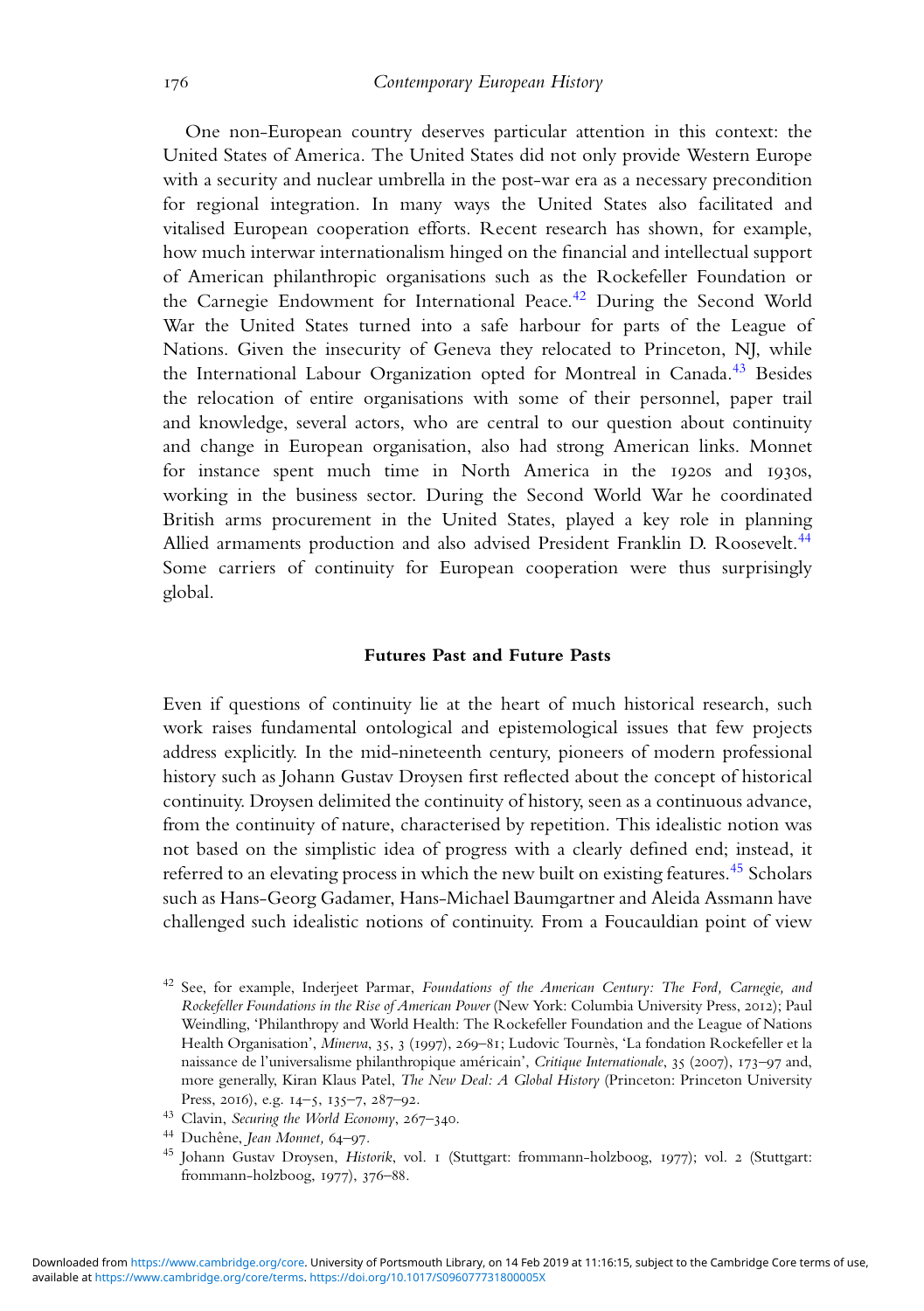continuity is but an illusion – an illusion building on the idea that history has a consistent subject. Seen from such a radical vantage point, continuity cannot be a useful analytical lens.46

This special issue is closer to a middle ground in this debate, influenced by the work of Reinhart Koselleck, amongst others. Koselleck has reminded us that it is basically impossible to escape teleological allegations; what can be done to move beyond simple, causal claims is to weigh in alternative options in the past, thus demonstrating the openness of the situation and one's own perspective.<sup>47</sup>

What does this mean for our object of study? Seen from the perspective of 1923, 1930 or 1938, European cooperation and integration as it came to unfold after 1945 was only one of many possible futures – and an unlikely one at that. Conversely, many likely future scenarios of the 1930s and early 1940s became unrealistic only a few years later. Instead of these futures past, what was then a rather marginal perspective (with associated prospective institutions, actors and forms and containers of knowledge) gained in importance in the post-war era. From the perspective of 1950 or 1960, in other words, efforts of cooperation and integration of these earlier periods became a significant past.

#### **High Modernity**

Each article in this special issue focuses on the years from the First World War or before up to the 1950s and beyond. During the First World War state interventionism, mobilisation and economic planning reached new levels, strengthening the role of experts and expert knowledge in political decision making. The war also led to new forms of international cooperation in Europe and beyond. The Allied Maritime Transport Council, for instance, was a training ground for Jean Monnet. Arthur Salter, one of Monnet's colleagues, considered it 'an experiment in international administration' due to its particularly intensive and innovative forms of cooperation.<sup>48</sup> While the origins of some of the networks and organisations discussed in the articles in this special issue predate 1914 and take into account earlier periods whenever necessary, the 1920s and 1930s are of particular importance for the analysis, as a

<sup>46</sup> Hans-Georg Gadamer, 'Die Kontinuität der Geschichte und der Augenblick der Existenz', in Hans-Georg Gadamer, *Gesammelte Werke*, vol. 2 (Tübingen: Mohr, 1986), 133–45; Hans Michael Baumgartner, *Kontinuität und Geschichte: Zur Kritik und Metakritik der historischen Vernunft* (Frankfurt am Main: Suhrkamp, 1972); Aleida Assmann, *Zeit und Tradition: Kulturelle Strategien der Dauer* (Cologne: Böhlau, 1999); Michel Foucault, *The Order of Things: An Archaeology of the Human Sciences* (London: Routledge, 2002 [French 1966]); Michel Foucault*, Archaeology of Knowledge* (New York: Pantheon, 1972 [French 1969]).

<sup>47</sup> Reinhart Koselleck, *Futures Past: On the Semantics of Historical Time* (New York: Columbia University Press, 2004); Reinhart Koselleck, *Zeitschichten. Studien zur Historik* (Frankfurt am Main: Suhrkamp, 2000), 298–316.

<sup>48</sup> J. Arthur Salter, *Allied Shipping Control: An Experiment in International Administration* (London: Clarendon Press, 1921), xiii; see also, for example, Fransen, *The Supranational Politics of Jean Monnet*,  $23 - 31$ .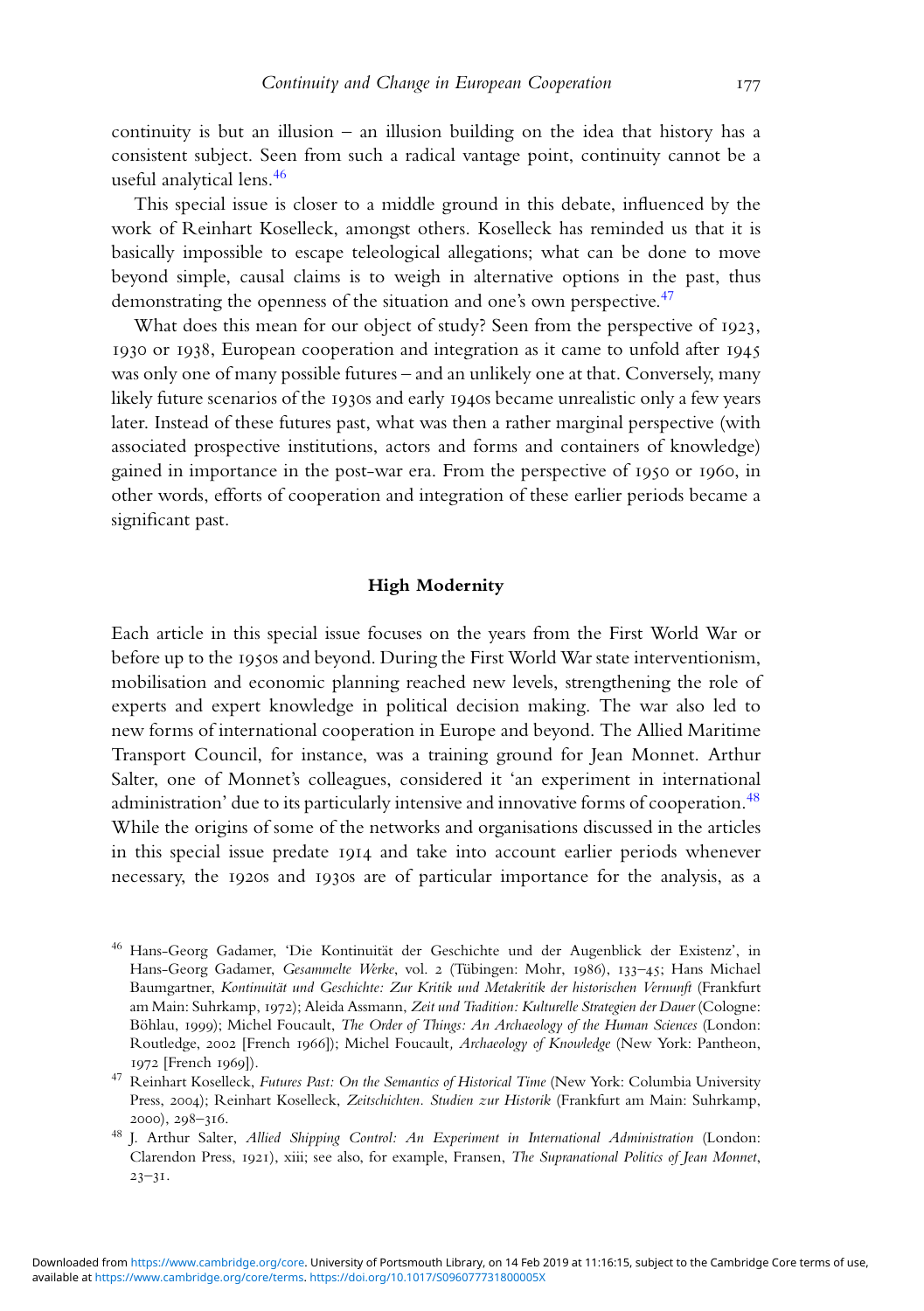period that saw a reorganisation and intensification of international life and various efforts of European cooperation.

Why, then, continue beyond 1945 with a focus on the institutionalisation of European cooperation and integration in the first fifteen years after the war? The Second World War led to profound discussions about European organisation amongst the Western Allies, governments in exile, in the resistance movements and amongst Nazi planners. A whole set of new institutions emerged after 1945, such as the UNECE, the OECD, the Council of Europe and the EEC/EC. The EC, originating in the Treaties of Rome in 1957, initially only had six member states. It developed its own common trade policy as well as policies for competition and agriculture during the 1960s. The EC enlarged in 1973 when they accepted the United Kingdom, Denmark and the Republic of Ireland as new members, with Greece following in 1981 and Spain and Portugal in 1986. It combined its spatial expansion with a strategy during the 1980s for abolishing non-tariff barriers to create an internal market, which required a stronger EC role in regulation. These and other factors combined to make the EC the foremost, and in many ways hegemonic, forum of Western European cooperation and integration. This transformation in times of economic crisis after 1973 was already managed by different politicians, experts, businessmen and lobbyists from the political generation that had stood at the cradle of post-war integration and personalised continuities across the wars. Jean Monnet, who died in 1979, is the best example of a wider circle of actors. The articles highlight continuities and discontinuities in European cooperation and integration after the 1950s in their outlook, thus linking their historical findings to more recent and present-day concerns.49

Taken together, the phase from the interwar years to the early 1970s witnessed considerable state-led political intervention. It is therefore sometimes interpreted as the culmination of 'high modernity' in Europe. Many of the politicians and experts who feature in this special issue emphasised the interconnectedness of technological and societal progress, the feasibility of technocratic change and the possibility and desirability of a rational design of social, economic and political order. Most of their ideas pivoted on political action at the state level, and this is what the bulk of the existing research has focused on. Some of these expertdriven plans to design a new order were also targeted at the transnational level of European cooperation and integration, however, often to reinforce national modernisation plans.<sup>50</sup>

<sup>49</sup> See, for example, Franz Knipping and Matthias Schönwald, eds., *Aufbruch zum Europa der zweiten Generation: Die europäische Einigung 1969–1984* (Trier: Wissenschaftlicher Verlag Trier, 2004).

<sup>50</sup> Clavin, 'Time, Manner, Place'; Lutz Raphael, ed., *Theorien und Experimente der Moderne: Europas Gesellschaften im 20. Jahrhundert* (Cologne: Böhlau, 2012); Ulrich Herbert, 'Europe in High Modernity: Reflections on a Theory of the 20th Century', *Journal of Modern European History*, 5, 1 (2007), 5-21. In general, see also James C. Scott, *Seeing like a State: How Certain Schemes to Improve the Human Condition Have Failed* (New Haven: Yale University Press, 1998); Peter Wagner, *A Sociology of Modernity: Liberty and Discipline* (London: Routledge, 1994).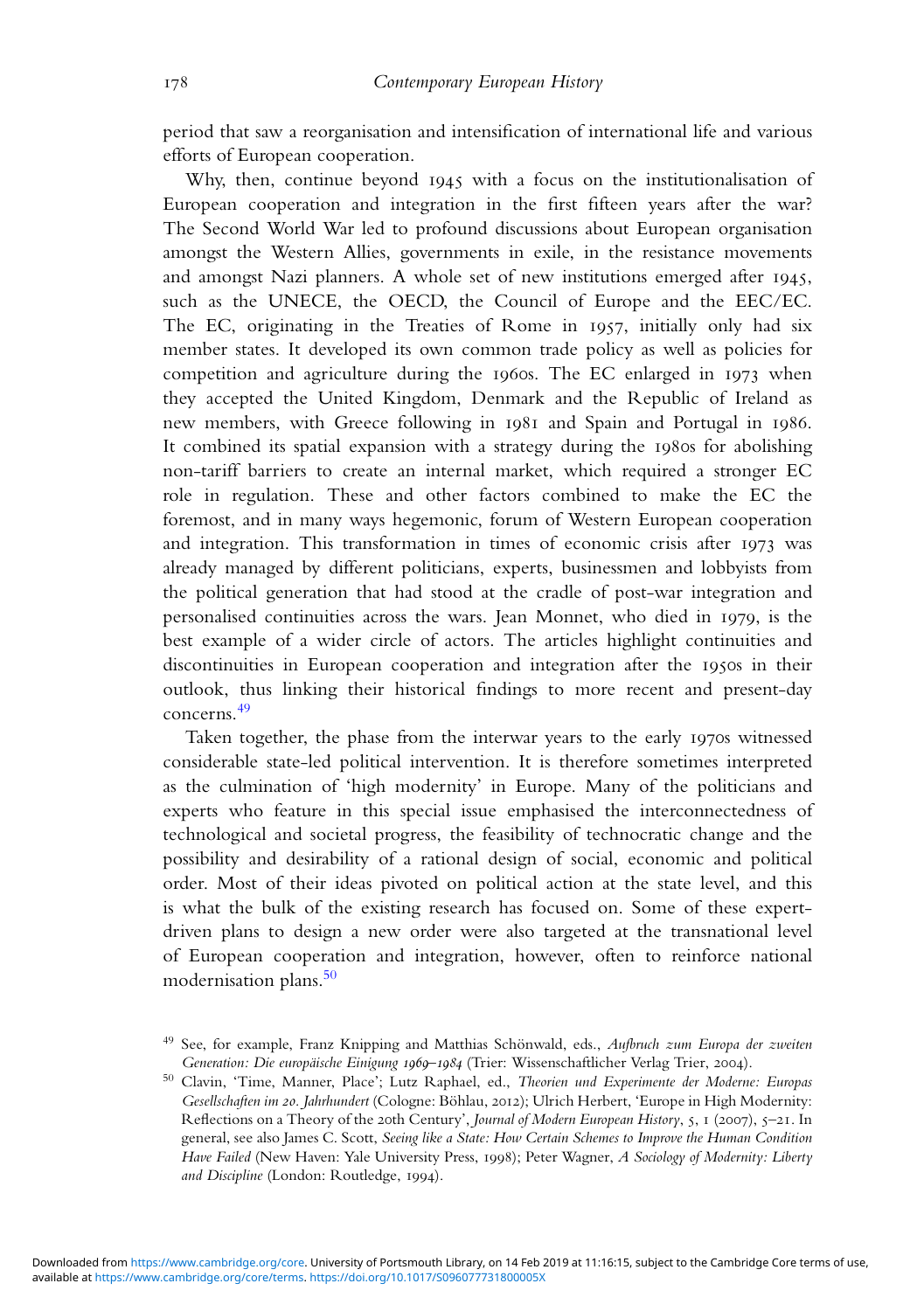#### **Cooperation and Integration**

But why speak of 'cooperation' and 'integration'? The bulk of the literature uses these terms rather uncritically. 'Integration' is normally reserved for the EU and its predecessors, whereas 'cooperation' is employed to characterise less intense forms of internationalism, without supranational components.<sup>51</sup> Given that supranationality has never been fully realised, this distinction has its problems. Considering the history of the terms accentuates these concerns further. Historical research has shown that the term 'integration' in various languages is not innocent. With reference to postwar forms of international cooperation, it was first used in the context of the Marshall Plan and of US-analyses and programmes for Western Europe since the late 1940s and early 1950s. Up to that point actors themselves had often spoken of 'unifying' or 'federalising' Europe. Paul G. Hoffman, director of the Economic Cooperation Administration, the US organisation administering the Marshall Plan, played a prominent role in popularising the new term. In a 1949 talk, for instance, he argued that 'no path toward integration should be left unexplored'.<sup>52</sup> He and many others who referred to 'integration' in the early post-war period strove to emulate the political model of the United States. The concept of integration, long normalised in European languages, thus has strong political connotations with highly normative assumptions and a supranational undercurrent.<sup>53</sup> Embedding the historical study of the EU and its predecessors both chronologically and systematically in a wider history of international governance therefore pushes not only empirical but also important conceptual frontiers.

#### **Institutions, Actors and Knowledge**

The following articles fall roughly into three categories, centring on the role of institutions, actors or forms of knowledge that served as vectors of continuity. The first set of contributions, focusing on the work of organisations, begins with the article by Antoine Vauchez. Playing with the title of an authoritative biography of Jean Monnet,<sup>54</sup> Vauchez stresses the idea of *independent* statesmen and institutions in the context of European cooperation and integration. He argues that in the course

<sup>51</sup> Gerbet for instance made a clear distinction between cooperation and integration in *La France et l'intégration européenne, essai d'historiographie* (Berne: Peter Lang, 1995). Historians founded the Journal of European *Integration* History in 1995. At this time Gérard Bossuat advocated speaking of European 'constructions' in the plural. See Gérard Bossuat, *Histoire des constructions européennes au XXe siècle. Bibliographie thématique commentée des travaux français* (Berne: Peter Lang, 1994), 91 and 94. See also Morgane Le Boulay, *Au croisement des mondes scientifique et politique: l'écriture et l'enseignement de l'histoire de l'Europe en France et en Allemagne (1976–2007)*, PhD thesis, Université Paris Dauphine, 2014.

<sup>52</sup> 'Hoffman's Address to Council of E.R.P. Nations', *New York Times*, 1 Nov. 1949; more generally, see Ludolf Herbst, 'Die zeitgenössische Integrationstheorie und die Anfänge der europäischen Einigung 1947–1950', *Vierteljahrshefte für Zeitgeschichte*, 34, 2 (1986), 167–205.

<sup>53</sup> Kiran Klaus Patel, 'Europäische Integration', in Jost Dülffer and Wilfried Loth, eds., *Dimensionen internationaler Geschichte* (Munich: Oldenbourg, 2012), 353–72.

<sup>54</sup> Duchêne, *Jean Monnet*.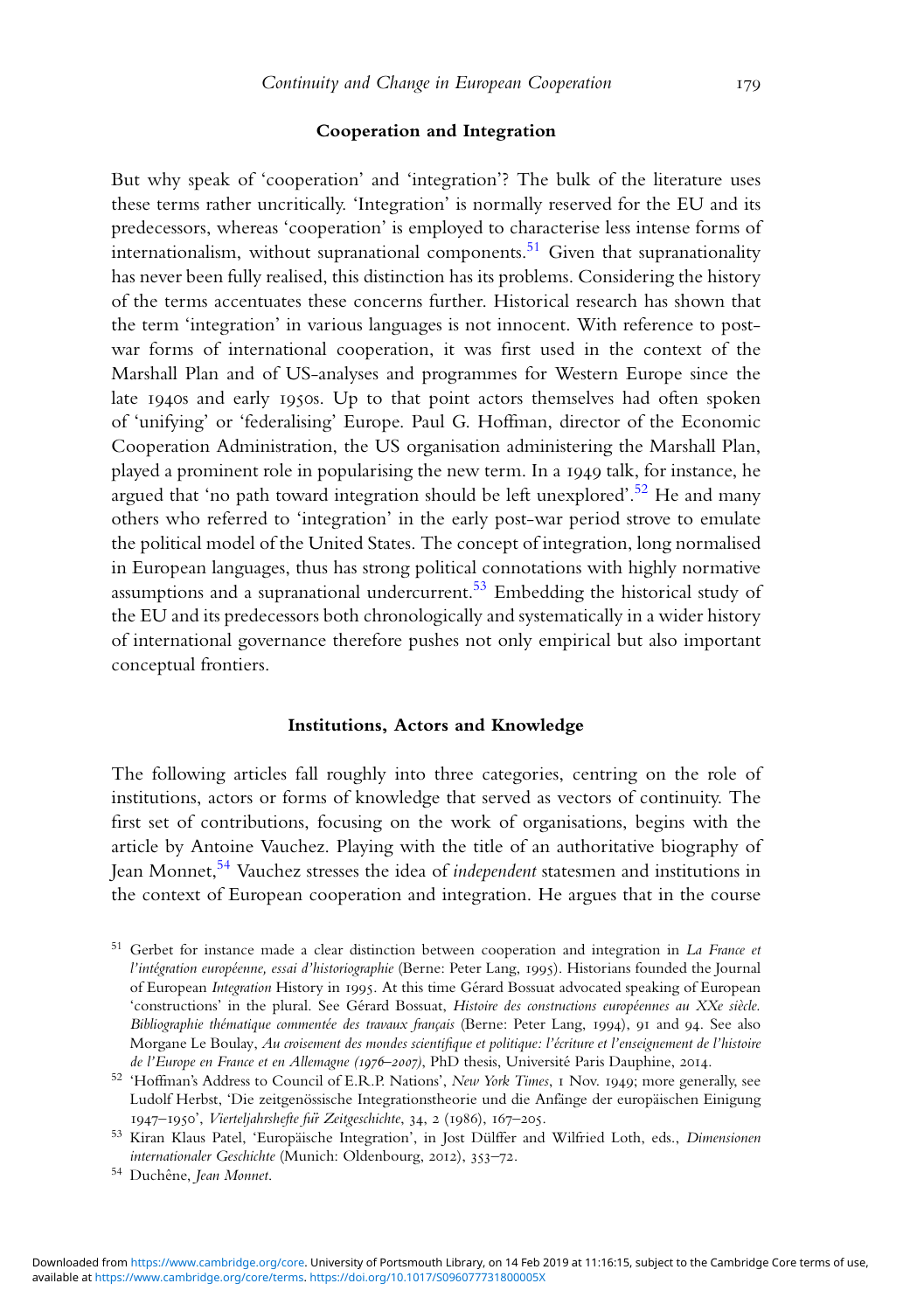of the period under study European institutions frequently strove to create a space and statutory independence for themselves, which had no equivalent in national political settings. According to this newly established grammar of international political legitimacy, such independence from the parliamentary and diplomatic fields was seen as a necessary device to build Europe. Vauchez traces this idea back to the League of Nations's foundational period. He contends that this concept was, and still is, constitutive for the present-day EU polity in terms of its valued modes of legitimacy and established types of authority.

In his article, Vincent Lagendijk explores the continuities and discontinuities related to the notion of a European electricity system. Starting in the 1920s he shows how the so-called technical bodies of the League of Nations in fields like financial and economic affairs, health and infrastructure received praise from contemporaries and often had tangible results with long-term effects. The 1939 Bruce Report proposed to reform the League with these technical agencies at its core. These bodies' (apparently) non-political, 'technical' approach was regarded as an alternative to more traditional diplomatic methods. Moreover, the work of some of these technical bodies, which focused on Europe, made a regional approach to cooperation and integration more logical and legitimate. Tracing its intellectual roots in the interwar period sheds light on the institutions, including the UNECE created in 1947 and the Union for the Coordination of Production and Transmission of Electricity (UCPTE) formed in 1951. Lagendijk shows that the UCPTE became the organisational cornerstone of the post-war European electricity system, which would be transformed into the material basis of the EU's internal electricity market from the 1990s onwards.

The third contribution in this section turns to debates about the labour market in international forums. Lorenzo Mechi argues that supporters of European economic integration during the post-war era saw their projects as key steps to achieve the kind of social stabilisation that the ILO had advocated during the interwar years. During the 1920s and 1930s the Geneva-based organisation had created a blueprint combining economic integration and social stabilisation. Thanks to the influence of American reformist *milieus*, this vision continued to characterise the ILO agenda during the war and became dominant after 1945. The article shows how the approach of the interwar ILO impacted directly on the first steps of post-war European integration.

The second set of articles features the contribution of specific actors, and groups or networks of actors. It starts with Wolfram Kaiser's analysis of the continuities in the institutional concepts, design and working practices of transnational cooperation in the steel sector from the end of the First World War through to the formation and early period of the ECSC. Far from marking a revolutionary shift towards the 'supranational' organisation of Western continental Europe as a competitive market economy, the ECSC actually drew substantially on established patterns of technocratic internationalism and experience (including Jean Monnet's) with European cooperation amongst states and companies. Notwithstanding the long-term innovative potential of the ECSC's judicial system and parliamentary component, the article highlights two resulting continuities: the first concerns the strong belief in the power of expert-driven policy-making for fostering peace in Europe and the second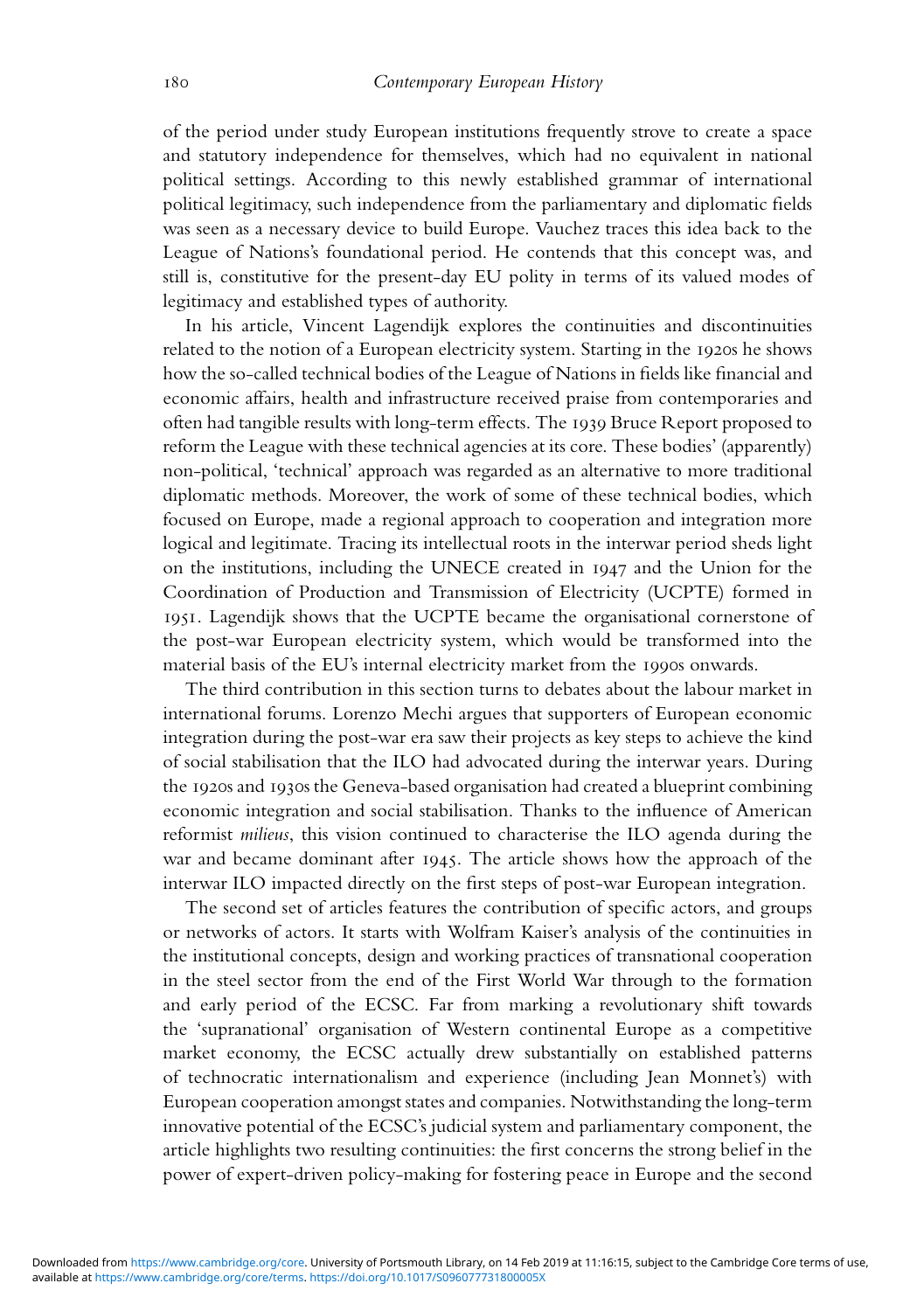the institutional practice of pervasive business influence, especially concerning the market concentration and cartel issues, which resulted in neo-corporatist rather than 'supranational' practices.

The second contribution to this section shifts the focus from professionals to politicians. In his article, Brian Shaev addresses how French Socialist (SFIO) and German Social Democratic (SPD) policies on tariffs and the organisation of international trade constitute a hidden continuity between the interwar and post-war periods. These two political parties, which are crucial for understanding the postwar political order, shared a narrative that presented tariffs and protectionism as an extension of war by other means. Trade liberalisation was the default position of each party. They broadly shared a belief that a large economic bloc was necessary to overcome the 'Balkanised Europe' of the interwar period and the bloc economies of the early Cold War. Shaev reveals the interwar SFIO/SPD policy precedents for two of the key features of the 1957 Treaties of Rome: a transfer of sovereign powers from states to a supranational community and a customs union limited to certain European states. The parties placed their support for lower tariffs and a European customs union within a larger economic vision that called for an 'organisation' of markets at the international level, a condition that was accompanied within the SFIO by a perceived necessity of maintaining parity in industrial strength with a newly ascendant West German economy.

The special issue's third section underlines the role of knowledge that formed a carrier of continuity. It opens with a contribution by Christian Henrich-Franke on the governing of infrastructures in the European transport and telecommunication sectors. He highlights the negative attitude of leading experts in these infrastructure sectors to forms of 'core Europe' cooperation. He shows how organisations like the International Railway Union, the International Telecommunication Union and the League of Nations Committee on Communications and Transit created transnational expert communities with particular cultures of regulation and standardisation which these experts sought to preserve after 1945. The article shows that these cultures initially impeded the EEC/EC from expanding into the regulatory governance of both sectors. Whereas the EEC Treaty at least contained a declaration of intent for transport, telecommunication was not even mentioned.

Léonard Laborie follows up by turning to cooperation in postal networks, formerly the main infrastructure for information and light goods circulation across borders. At least six plans to build Europe on postal networks were on the agenda of high-level intergovernmental discussions between the late 1920s and the end of the 1950s. For the promoters of these plans, it seemed natural to mobilise existing postal networks. These expert-driven networks had already operated transnationally. Their work was both essential and tangible for citizens in their daily life. Despite differences, all plans shared the same rationale: deeper cooperation would facilitate communication and commercial transactions amongst Europeans and convey, via the postman and mail, the image and sense of a new polity in the making to the remotest parts of Europe. Two of these plans were implemented: one during the Second World War and the other in the form of the European Conference of Postal and Telecommunications